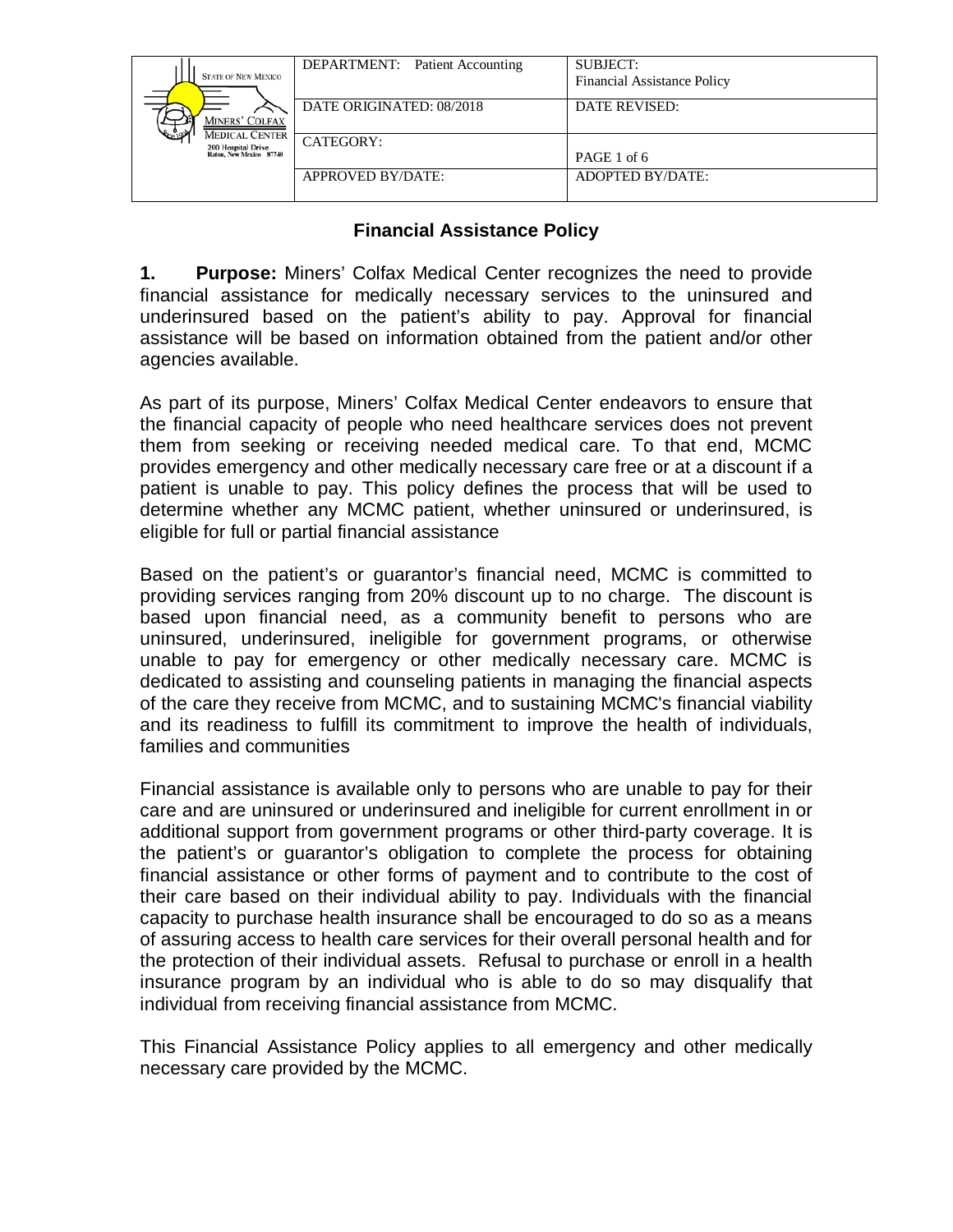| <b>STATE OF NEW MEXICO</b><br>MINERS' COLFAX<br><b>MEDICAL CENTER</b><br>200 Hospital Drive<br>Raton, New Mexico 87740 | <b>DEPARTMENT:</b> Patient Accounting | <b>SUBJECT:</b><br><b>Financial Assistance Policy</b> |
|------------------------------------------------------------------------------------------------------------------------|---------------------------------------|-------------------------------------------------------|
|                                                                                                                        | DATE ORIGINATED: 08/2018              | <b>DATE REVISED:</b>                                  |
|                                                                                                                        | CATEGORY:                             | PAGE 2 of 6                                           |
|                                                                                                                        | <b>APPROVED BY/DATE:</b>              | ADOPTED BY/DATE:                                      |

## 2. **Applicability: Patient Accounting, Patient Access**

- **3. Effective Date:** Immediately upon approval by Board of Trustees.
- **4. Policy:** Miners' Colfax Medical Center will assist patients in obtaining a mechanism for a payment plan for their medical bills via a sliding scale based on income guidelines.
- **5. References: HRSA (Health Resources and Services Administration) US Department of Health and Human Services; Presbyterian Financial Assistance Policy and Colfax County Indigent Fund Guidelines.**
- **6. Procedure:** Miners' Colfax Medical Center will, prior to or at the time of registration, complete a financial assessment of each patient to determine their ability to pay for services.
- 6.1 If the individual appears to be without funds, and not eligible for other State programs, an application will be initiated to the Colfax County Indigent Fund. (Refer to Colfax County Indigent Fund).
- 6.2 If the individual does not qualify for the Colfax County Indigent Fund, eligibility for full or partial financial assistance will be based on the current Federal Poverty Guidelines, as set forth on the sliding scale attached. However, annual household income may not be the only factor considered when determining eligibility for financial assistance. Other factors that may be considered include net worth, employment status and earning capacity, family size, amount and frequency of needed healthcare services, other sources of payment for the services rendered, and other financial obligations.
- 6.3 Patients who do not provide the requested information necessary to completely and accurately assess their financial situation in a timely manner and/or who do not cooperate with efforts to secure governmental healthcare coverage may not be eligible for financial assistance.
- 6.4 Financial assistance may be granted prospectively or retrospectively. All persons applying for or receiving financial assistance will be treated with dignity and respect. All overdue accounts will be reviewed internally to determine whether the patient is eligible for financial assistance prior to initiation of any external collection efforts, legal proceedings, or other extraordinary collection efforts.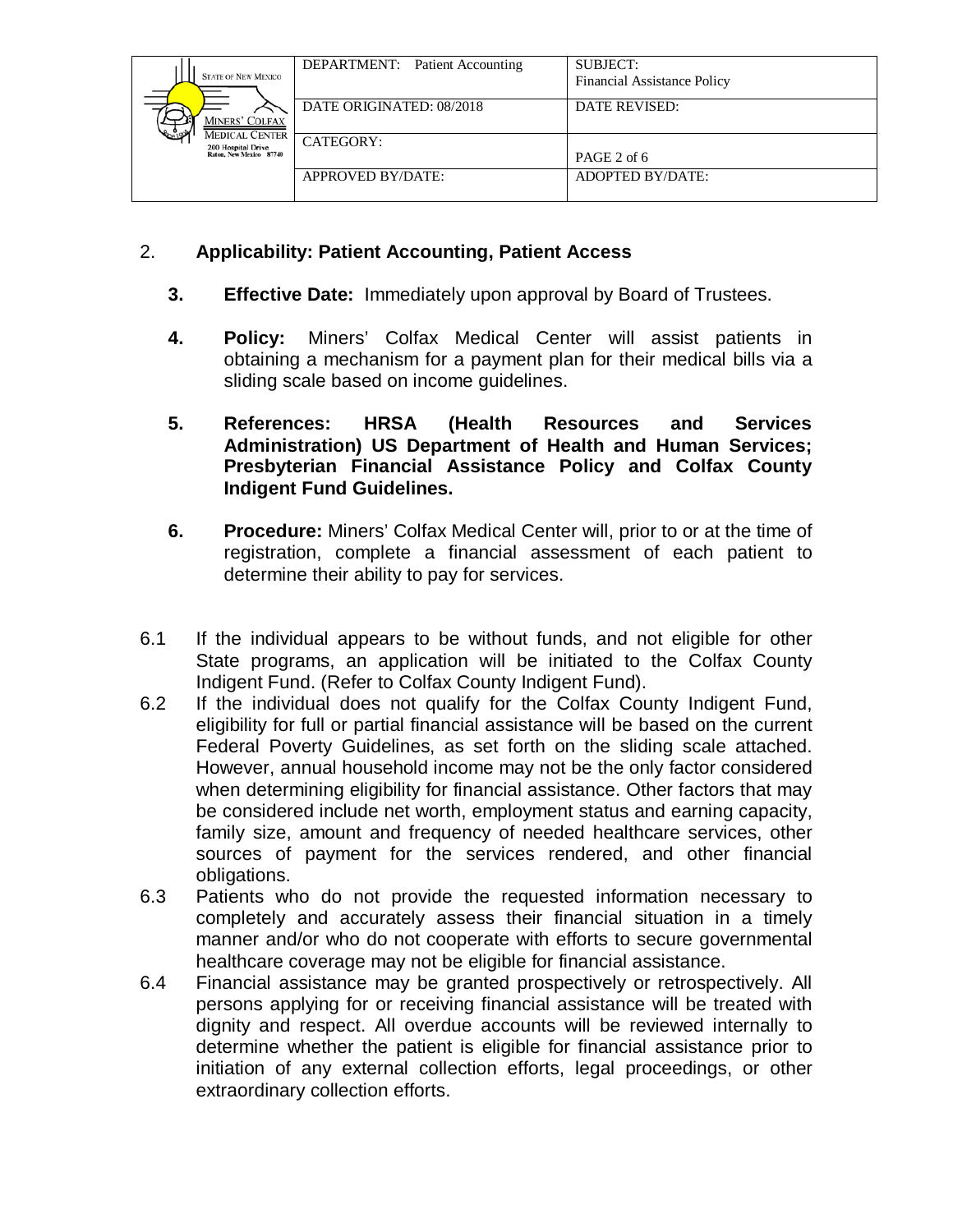| <b>STATE OF NEW MEXICO</b><br>MINERS' COLFAX<br><b>MEDICAL CENTER</b><br>200 Hospital Drive<br>Raton, New Mexico 87740 | <b>DEPARTMENT:</b> Patient Accounting | <b>SUBJECT:</b><br><b>Financial Assistance Policy</b> |
|------------------------------------------------------------------------------------------------------------------------|---------------------------------------|-------------------------------------------------------|
|                                                                                                                        | DATE ORIGINATED: 08/2018              | <b>DATE REVISED:</b>                                  |
|                                                                                                                        | CATEGORY:                             | PAGE 3 of 6                                           |
|                                                                                                                        | APPROVED BY/DATE:                     | ADOPTED BY/DATE:                                      |

- 6.5 Discounts will be applied as payments are received in accordance with the sliding scale.
- 6.6 This Financial Assistance Policy applies only to medically necessary services and does not include physician or professional charges that are not billed by the hospital or elective procedures for which no evidence of medical necessity can be determined.
- 6.7 The hospital will take reasonable measures to assure that patients are made aware of the existence of this Financial Assistance Policy. Employees in the scheduling, patient access, patient accounting services and emergency departments will be fully versed in this policy, have access to the financial assistance application forms, and be able to direct questions to the appropriate Miners' Colfax Medical Center representatives. Patients will be provided with information about financial assistance upon request, including specific information as to how eligibility is determined and the method of applying for assistance.
- 6.8 Notices of this Financial Assistance Policy will be posted on the hospital's website and in several prominent locations within the hospital, such as the emergency department, billing office, and registration areas. The notices will be clearly visible to the public.
- 6.9 Patients who may qualify for financial assistance from a governmental program, such as Medicaid, will also be provided with information on such programs. Insured patients who qualify for financial assistance may be eligible for financial assistance for deductible balances.
- 6.10 Patients who are eligible for financial assistance will not be charged for emergency or other medically necessary care at rates higher than the amounts generally billed to third-party payers. The use of gross charges to such patients is prohibited.
- 6.11 In the event a patient approved for financial assistance fails to comply with payment terms for a period of more than 121 days, the account may be turned over to a collection agency in accordance with the hospital's collection policy. Any collection agencies used by the hospital will agree to refrain from abusive collection practices.
- 6.12 This policy will be applied equally to all patients regardless of payer. Applications that do not meet established criteria may be approved based upon extraordinary circumstances with the documented approval of the CEO or CFO.
- 6.13 Applications for charity care will be reviewed within thirty (30) days of receipt of a completed application. Patients will be notified of the hospital's eligibility determination in a timely manner.
- 6.14 Approved financial assistance will be in effect six months prior to and six months after the date of approval. Services provided later than six months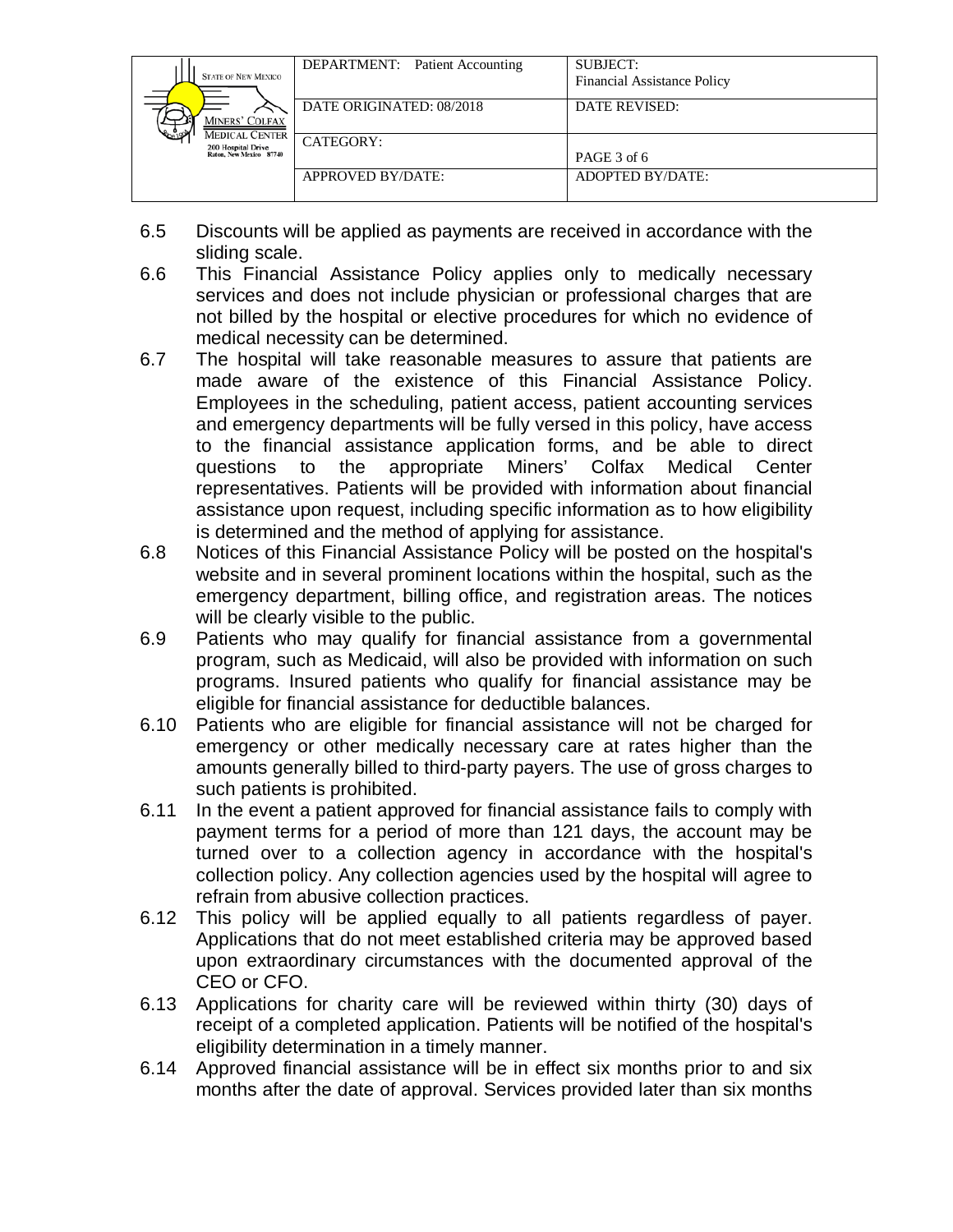| <b>STATE OF NEW MEXICO</b><br>MINERS' COLFAX<br><b>MEDICAL CENTER</b><br>200 Hospital Drive<br>Raton, New Mexico 87740 | DEPARTMENT: Patient Accounting | SUBJECT:<br><b>Financial Assistance Policy</b> |
|------------------------------------------------------------------------------------------------------------------------|--------------------------------|------------------------------------------------|
|                                                                                                                        | DATE ORIGINATED: 08/2018       | <b>DATE REVISED:</b>                           |
|                                                                                                                        | CATEGORY:                      | PAGE 4 of 6                                    |
|                                                                                                                        | <b>APPROVED BY/DATE:</b>       | ADOPTED BY/DATE:                               |

after approval will be subject to a renewal application. All applications for charity care will be maintained for a period of six months.

- 6.15 The cost of financial assistance will be reported annually on the medical center's cost report. Charity Care will be reported as the cost of care provided and will not include bad debt.
- 6.16 This policy will be reviewed annually to determine appropriateness to current community and financial conditions. Policy revisions must be approved annually by the Board of Trustees.
- 6.17 The Hospital's Financial Assistance Policy will be widely publicized. Any patient who requests information about this policy or requests an application will be provided with such. Any patient who informs Hospital personnel that he or she cannot afford to pay for services will be provided with information about this policy or referred to appropriate hospital personnel who can provide assistance.
- 6.18 The Financial Counselor will assist individuals with obtaining and completing financial assistance applications. Applications may be obtained from the Financial Counselor or Patient Accounting Department upon request.
- 6.19 Information obtained from the Department of Human Services may be used to assist in determining eligibility for financial assistance if the patient is unable to complete an application.
- 6.20 Except in extraordinary circumstances, to be eligible to receive financial assistance, the following criteria must be met:
	- 6.20.1.1 The patient must apply for Medicaid assistance and/or disability. In cases where the patient has active Medicaid/Medicare that will not cover the entire bill, it will not be necessary to complete a new application for Medicaid.
	- 6.20.1.2 The patient has stated he or she does not have the financial means to pay the amount owed.
	- 6.20.1.3 The Patient is not eligible for any other resources such as contracts for MHU patients, or any government assistance programs for certain diagnosis such as TB or HIV.
	- 6.20.1.4 No insurance coverage is available to cover the amount owed.
	- 6.20.1.5 The patient provides a complete and accurate application for financial assistance. For patients who owe an extraordinary balance that is catastrophic to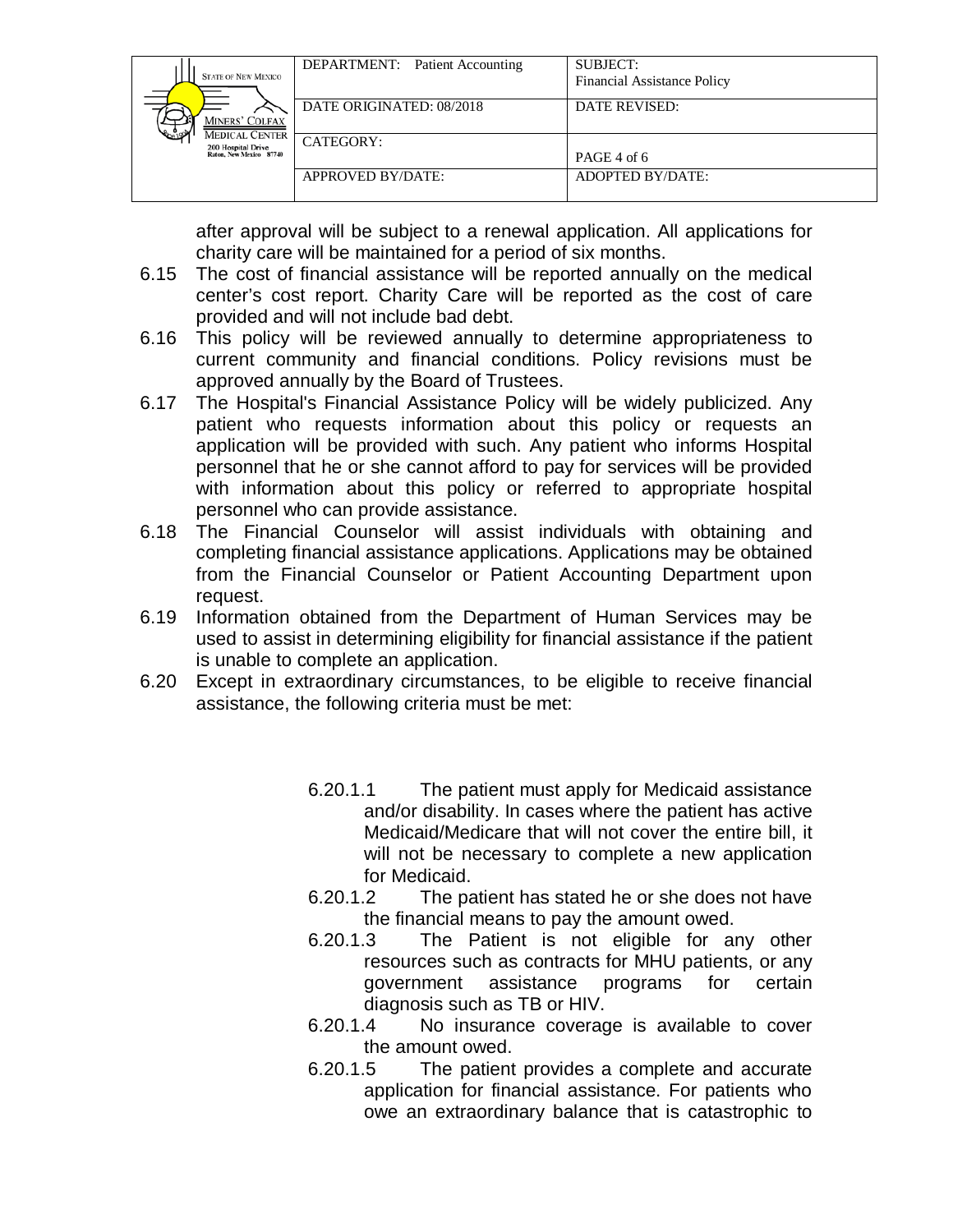| <b>STATE OF NEW MEXICO</b><br><b>MINERS' COLFAX</b><br><b>MEDICAL CENTER</b><br>200 Hospital Drive<br>Raton, New Mexico 87740 | <b>DEPARTMENT:</b> Patient Accounting | <b>SUBJECT:</b><br><b>Financial Assistance Policy</b> |
|-------------------------------------------------------------------------------------------------------------------------------|---------------------------------------|-------------------------------------------------------|
|                                                                                                                               | DATE ORIGINATED: 08/2018              | DATE REVISED:                                         |
|                                                                                                                               | CATEGORY:                             | PAGE 5 of 6                                           |
|                                                                                                                               | APPROVED BY/DATE:                     | ADOPTED BY/DATE:                                      |

the family income base, catastrophic protection may be provided by limiting payment liability to 100 percent of annual household income. Determinations to provide catastrophic financial assistance will be made by the CEO or CFO.

The following information should be included with the application for financial assistance:

- 1) A copy of the patient's most recent income tax return.
- 2) A copy of the patient's last 2 check stubs (showing gross income), if available, or a letter from the employer stating the patient's income
- 3) A Medicaid denial from the Department of Human Services.
- 4) Reasonable proof of declared assets and expenses listed on the financial assistance application.

Once a patient has submitted required information, the Financial Counselor will review and analyze the application as follows:

- 1) Once all information has been verified and approved, the application will be forwarded to Administration for final approval by signature
- 2) If the application is denied, the patient will be notified by letter of the denial and will be expected to begin payment on the account.
- 3) Once final approval has been obtained, the application will be sent to the Patient Accounting Manager for adjustment.
- 4) Applications will be returned to the Financial Counselor for filing and notifying patients of the amount of financial assistance for which they quality.
- 5) Documentation of the final determination will be made on the patient's account.
- 6) Eligibility for financial assistance will remain valid for a period of six (6) months.
- 7) If the patient receives proportional assistance, he/she must agree to an approved payment schedule to repay any remaining balance.

NOTE: Applications that do not meet established criteria may be approved based on extraordinary circumstances with the documented approval of hospital Administration (CEO or CFO). A copy of the application is attached to this policy.